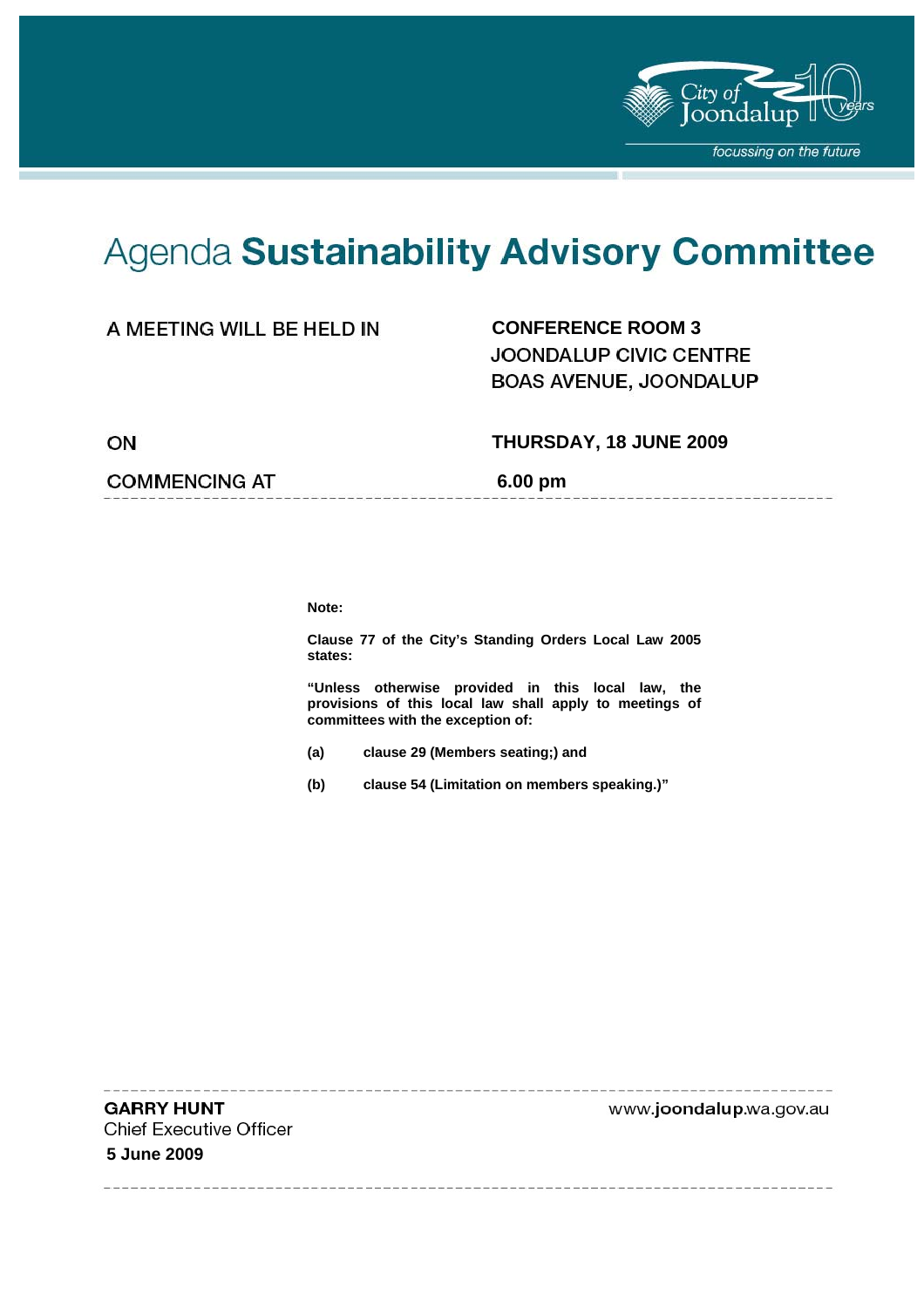# **TABLE OF CONTENTS**

| <b>Item No</b>    | Title                                                                          | Page No |
|-------------------|--------------------------------------------------------------------------------|---------|
|                   | Declaration of Opening                                                         | 3       |
|                   | Apologies/Leave of absence                                                     | 3       |
|                   | <b>Confirmation of Minutes</b>                                                 | 3       |
|                   | Announcements by the Presiding Person without discussion                       | 3       |
|                   | Declarations of Interest                                                       | 3       |
|                   | Identification of matters for which the meeting may sit behind<br>closed doors | 3       |
|                   | Petitions and deputations                                                      | 3       |
|                   | Reports                                                                        |         |
| Item 1            | Energy Audits - [59091]                                                        | 4       |
| Item <sub>2</sub> | Resignation From The Sustainability Advisory Committee -<br>[00906]            | 8       |
| Item 3            | Household Hazardous Waste Program - [05029]                                    | 12      |
|                   | Motions for which previous notice has been given                               | 16      |
|                   | Requests for Reports for Future Consideration                                  | 16      |
|                   | Closure                                                                        | 16      |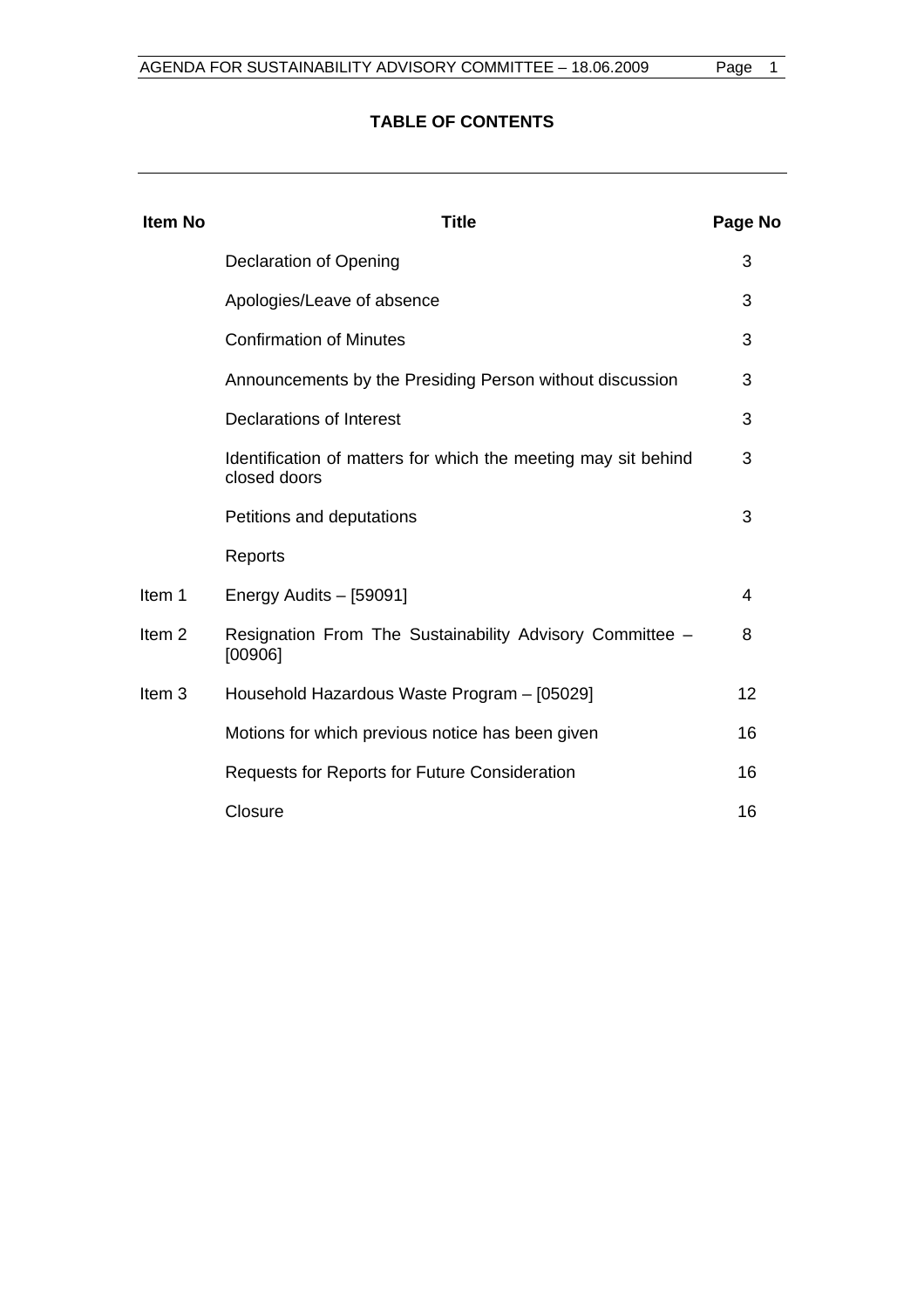Notice is hereby given that a meeting of the **SUSTAINABILITY ADVISORY COMMITTEE** will be held in Conference Room 3, Joondalup Civic Centre, Boas Avenue, Joondalup on **THURSDAY, 18 JUNE 2009** commencing at **6.00 pm.** 

GARRY HUNT Chief Executive Officer **Joondalup** 5 June 2009 Western Australia

# **AGENDA**

#### **Committee Members (12)**

*Cr Brian Corr Presiding Person Cr Russ Fishwick Vacant* 

*Cr Mike Norman Deputy Presiding Person* 

*Mr Steve Magyar Community Representative Mr Rainer Repke Community Representative Mr Alan Green Community Representative Mr John Chester Community Representative Mr John Rule Community Representative Mr Peter Jacoby Community Representative Dr Ute Goeft* Community Representative *Vacant Community Representative* 

#### **Quorum for Meetings (6)**

The quorum for a meeting is to be at least 50% of the number of offices (whether vacant or not) of members of the committee.

#### **Simple Majority:**

A simple majority is to be more than 50% of those members present at the meeting.

#### **Absolute Majority: (7)**

An absolute majority is to be more than 50% of the number of offices (whether vacant or not) of the committee.

#### **Casting Vote:**

In the event that the vote on a motion is tied, the presiding person must cast a second vote.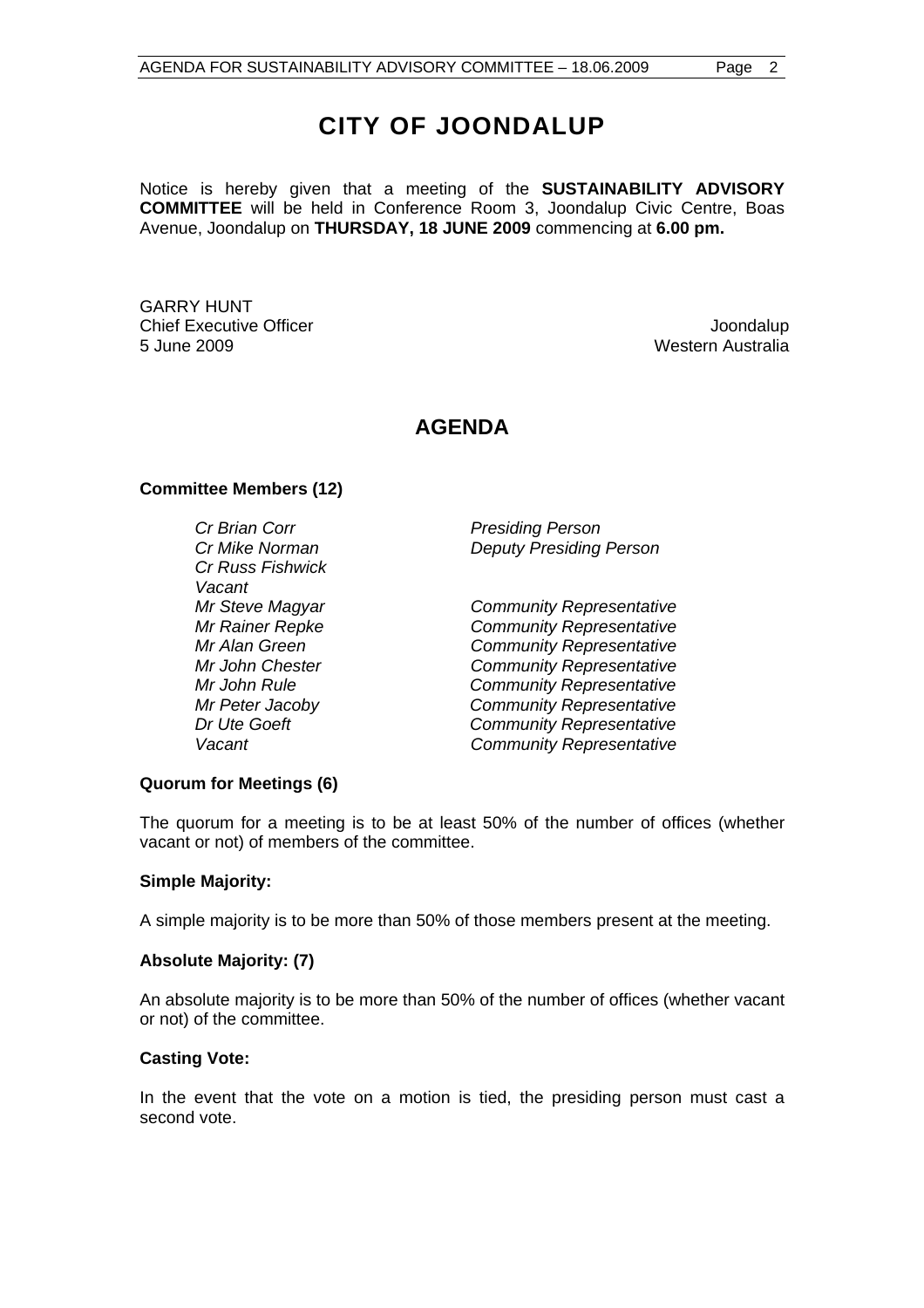### **Terms of Reference**

- ¾ *To recommend to the City of Joondalup Council on policy, advice and appropriate courses of action that promote sustainability, which is (1) environmentally responsible, (2) socially sound and (3) economically viable.*
- ¾ *To provide advice to Council on items referred to the Committee from the City of Joondalup administration.*

## **DECLARATION OF OPENING**

#### **APOLOGIES/LEAVE OF ABSENCE**

#### **Leave of absence previously approved:**

Cr Michael Norman 9 – 24 June 2009 and 25 June 2009 – 12 July 2009 inclusive

#### **CONFIRMATION OF MINUTES**

MINUTES OF THE SUSTAINABILITY ADVISORY COMMITTEE HELD 16 APRIL 2009

#### **RECOMMENDATION**

**That the minutes of the meeting of the Sustainability Advisory Committee held on 16 April 2009 be confirmed as a true and correct record.** 

**ANNOUNCEMENTS BY THE PRESIDING PERSON WITHOUT DISCUSSION** 

**DECLARATIONS OF INTEREST** 

**IDENTIFICATION OF MATTERS FOR WHICH THE MEETING MAY SIT BEHIND CLOSED DOORS** 

**PETITIONS AND DEPUTATIONS** 

**REPORTS**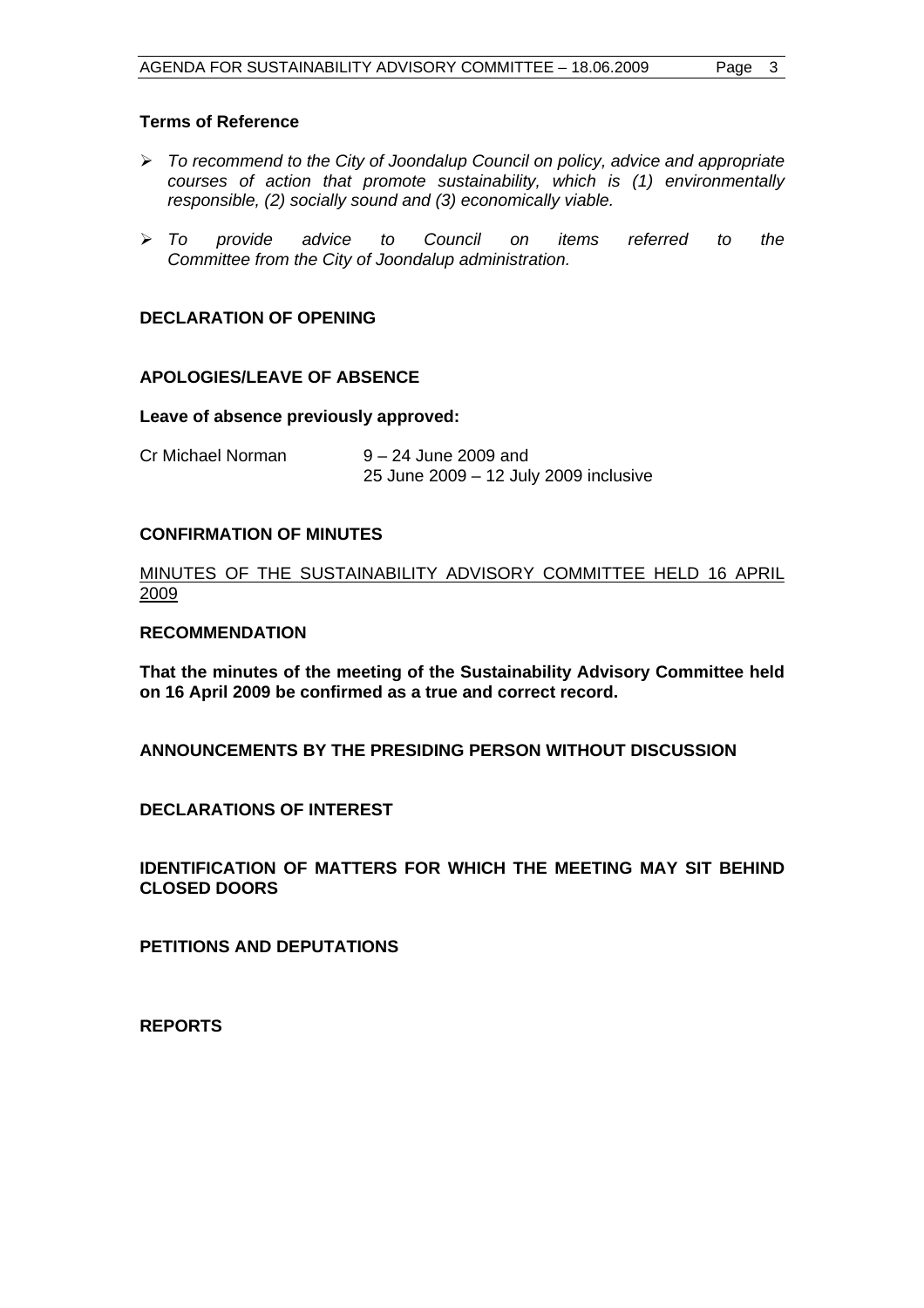# **ITEM 1 ENERGY AUDITS – [59091]**

**WARD:** All

**RESPONSIBLE** Mr Jamie Parry **DIRECTOR:** Governance and Strategy

#### **PURPOSE**

To provide the Sustainability Advisory Committee (SAC) with a progress report on the energy audits undertaken by GHD on the City of Joondalup's top five energy emitting buildings.

#### **EXECUTIVE SUMMARY**

The City of Joondalup commissioned GHD to undertake energy audits on the top five energy emitting buildings namely:

- 1 Duncraig Library
- 2 Whitford Library
- 3 Woodvale Library
- 4 Civic Centre
- 5 Administration Building

The audits were conducted between February and May 2008 and included the following for each of the buildings:

- $ightharpoonup$  Energy consumption profiles;
- $ightharpoonup$  Energy audit observations:
- $\rightarrow$  Recommendations; and
- $ightharpoonup$  Energy Saving Actions.

The audits were designed to review the completed and uncompleted actions from a previous Energy Audit Report undertaken by Lincoln Scott on the Civic Centre and Administration Building, as well as identify energy saving actions for the Duncraig, Whitford, and Woodvale Libraries.

#### **BACKGROUND**

The City's Greenhouse Action Plan 2007 – 2010 includes the following action:

Buildings

 $\rightarrow$  Undertake energy audits on the top five emitting City buildings and develop a priority schedule for undertaking ongoing audits of all other buildings.

Audits of the top five energy emitting buildings were completed by GHD between February and May 2008.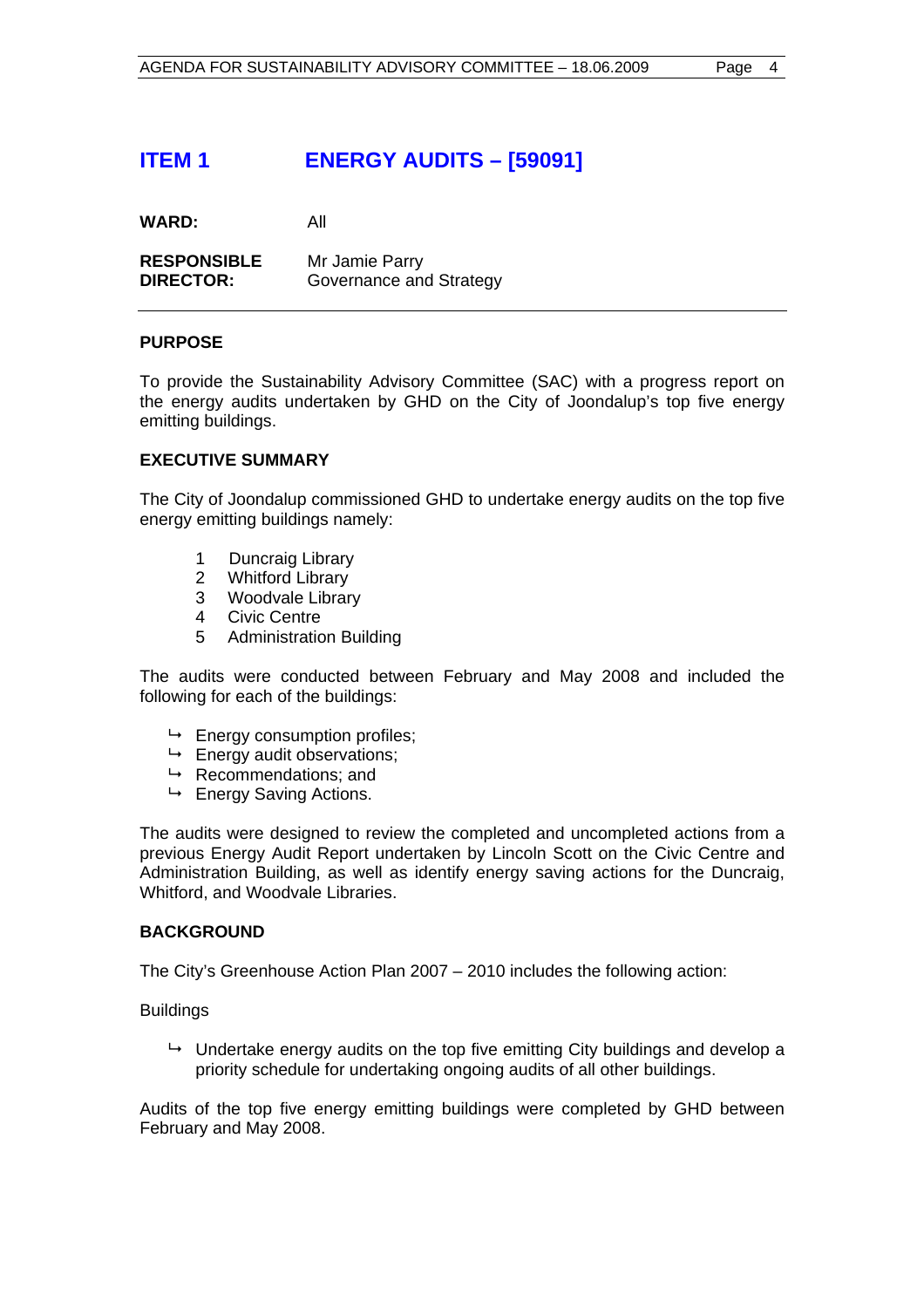## **DETAILS**

#### **Issues and options considered:**

The energy audits were undertaken on the following City buildings:

- 1 Duncraig Library
- 2 Whitford Library
- 3 Woodvale Library
- 4 Civic Centre
- 5 Administration Building

The objective of the energy audits was to review the progress of previously recommended actions and to identify outstanding actions.

The Energy Audit Review Reports addressed the following specific objectives:

- $\rightarrow$  An analysis of the buildings current operations and services:
- $\rightarrow$  Outline of pre and post energy audit consumption data:
- $\rightarrow$  Identification of completed actions to reduce energy consumption, energy expenditure, and greenhouse gas emissions;
- $\rightarrow$  An appraisal of the opportunities available that have not been implemented to reduce energy consumption, energy expenditure and greenhouse gas emissions; and
- $\rightarrow$  Additional recommendations to reduce energy consumption, energy expenditure and greenhouse gas emissions.

The Energy Audit Review Reports were completed between February and May 2008 and identified that a number of energy saving actions had been completed in the Administration and Civic Buildings including:

## **Administration Building**

- $\rightarrow$  Installation of motion activated lighting control;
- $\rightarrow$  Installation of after hours lighting circuit;
- $\rightarrow$  Reduction of electricity consumption of cooling tower fans;
- $\rightarrow$  Improvements to the Building Management System;
- $\rightarrow$  Retrofit of existing light fittings; and
- $\rightarrow$  Replacement of two chillers with modern efficient chillers.

In addition to the recommendations in the Energy Audit the City has also implemented efficiency innovations in the computer network by reducing the number of servers used and, therefore reducing power consumption and the City's greenhouse gas emissions by 88 tonnes per annum.

## **Civic Centre**

 $\rightarrow$  Multi-zone air conditioning unit in Dining Room and Conference Rooms – to minimise the amount of re-heat required when in de-humidification mode.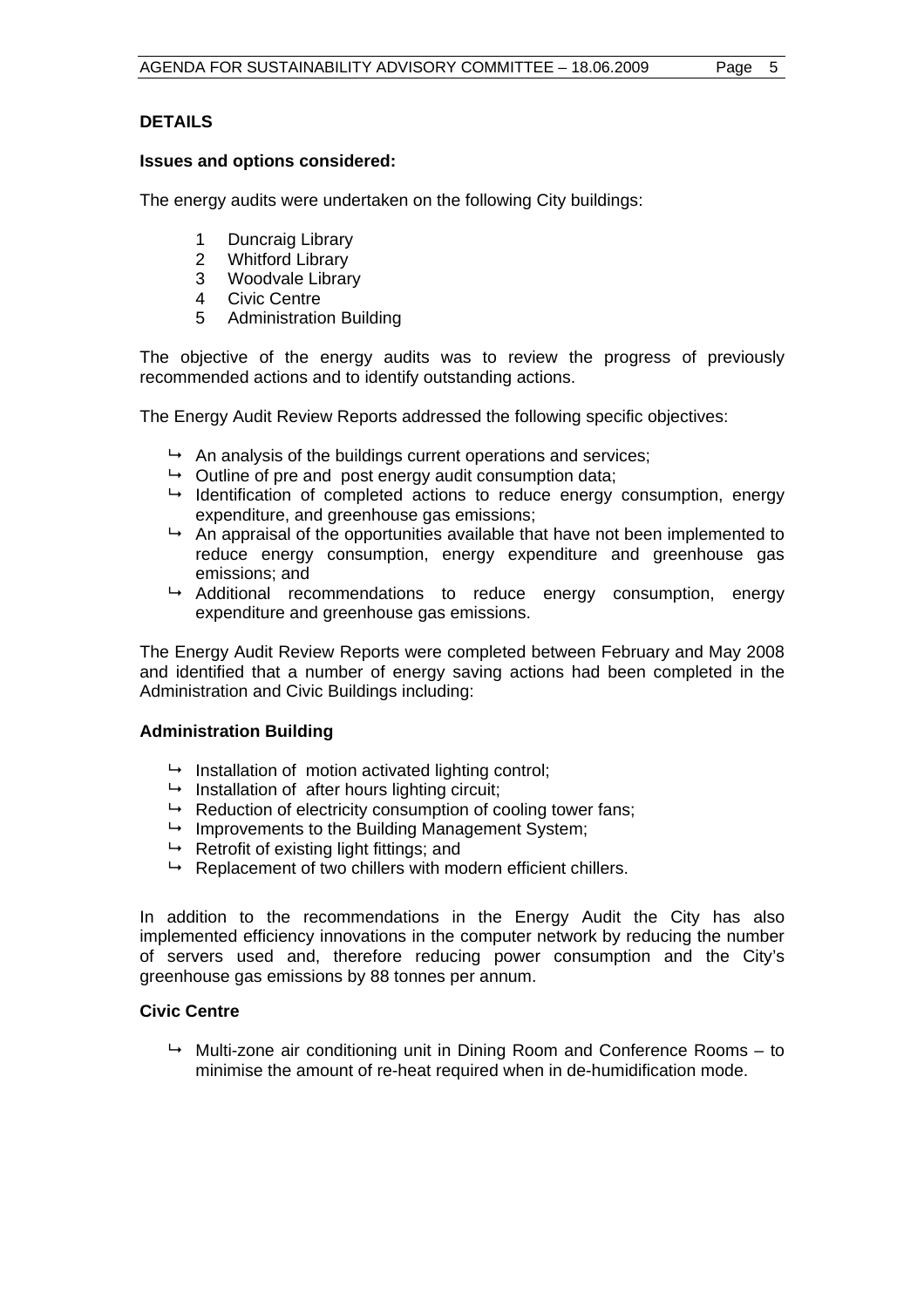The audits conducted of the Duncraig, Whitford and Woodvale Libraries included a number of recommendations relating to:

- $\rightarrow$  The installation of motion sensors:
- $\rightarrow$  Removal of fluorescent and compact fluorescent lamps; and
- $\rightarrow$  Replacement of monitors with LCD.

The City is currently in the process of implementing the recommendations from the Audit Report on the Duncraig Library and the recommendations for the Whitford and Woodvale Libraries will be considered in future budgets.

In addition to the Energy Audits conducted of the five City buildings, the City also engaged consultants to conduct an environmental audit of Craigie Leisure Centre in July 2008 focussing on water energy consumption. The objectives of the audit were to:

- 1 Conduct an analysis of the building's current operations and services;
- 2 Outline historical energy and water consumption with the aim of providing future consumption targets; and
- 3 Conduct an independent appraisal of the opportunities available to reduce energy consumption expenditure and greenhouse gas emissions.

The recommendations contained in the Energy Audit are being progressed at the Centre.

#### **Link to Strategic Plan:**

Objective 2.1 – To ensure that the City's natural environmental assets are preserved, rehabilitated and maintained.

Strategy 2.1.5 – The City reduces its greenhouse gas emissions and assists the public to reduce community emissions.

#### **Legislation – Statutory Provisions:**

Not Applicable

#### **Risk Management considerations:**

Not Applicable

#### **Financial/Budget Implications:**

Not Applicable

#### **Policy implications:**

Sustainability Policy 5-4

## **Regional Significance:**

Not Applicable.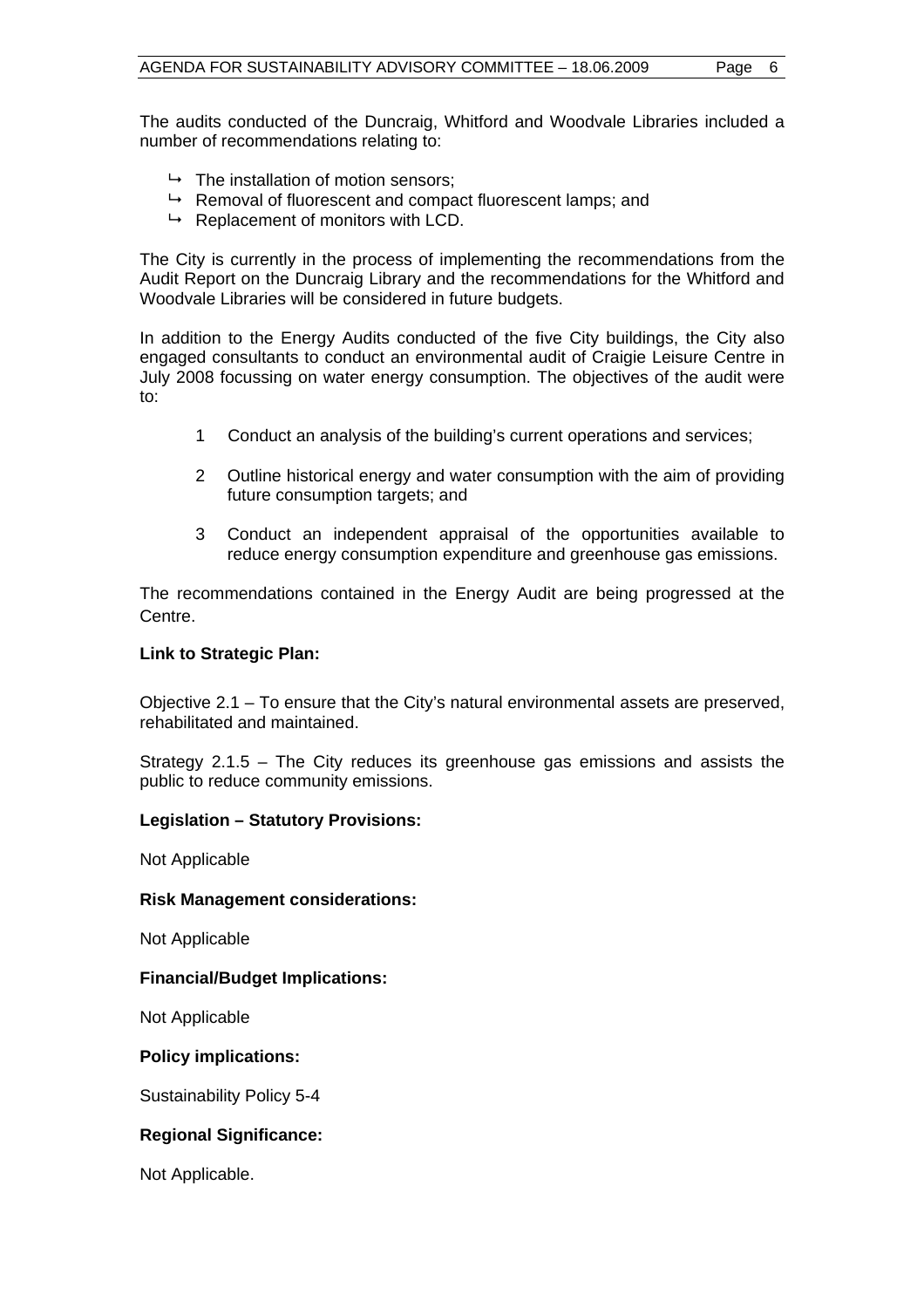#### **Sustainability implications:**

The Energy Audits provide a range of recommendations to improve the energy efficiency of City buildings.

#### **Consultation:**

Not Applicable

## **COMMENT**

The City has progressed a number of energy saving actions in the Administration Building, Civic Building, Duncraig Library, and Craigie Leisure Centre which have contributed to reductions in greenhouse gas emissions.

The Energy Audits will provide direction for future energy saving actions.

#### **ATTACHMENTS**

Nil

#### **VOTING REQUIREMENTS**

Simple Majority

## **RECOMMENDATION**

**That the Sustainability Advisory Committee NOTES the progress report dated 18 June 2009 on the Energy Audits undertaken of the City's top five energy emitting buildings.**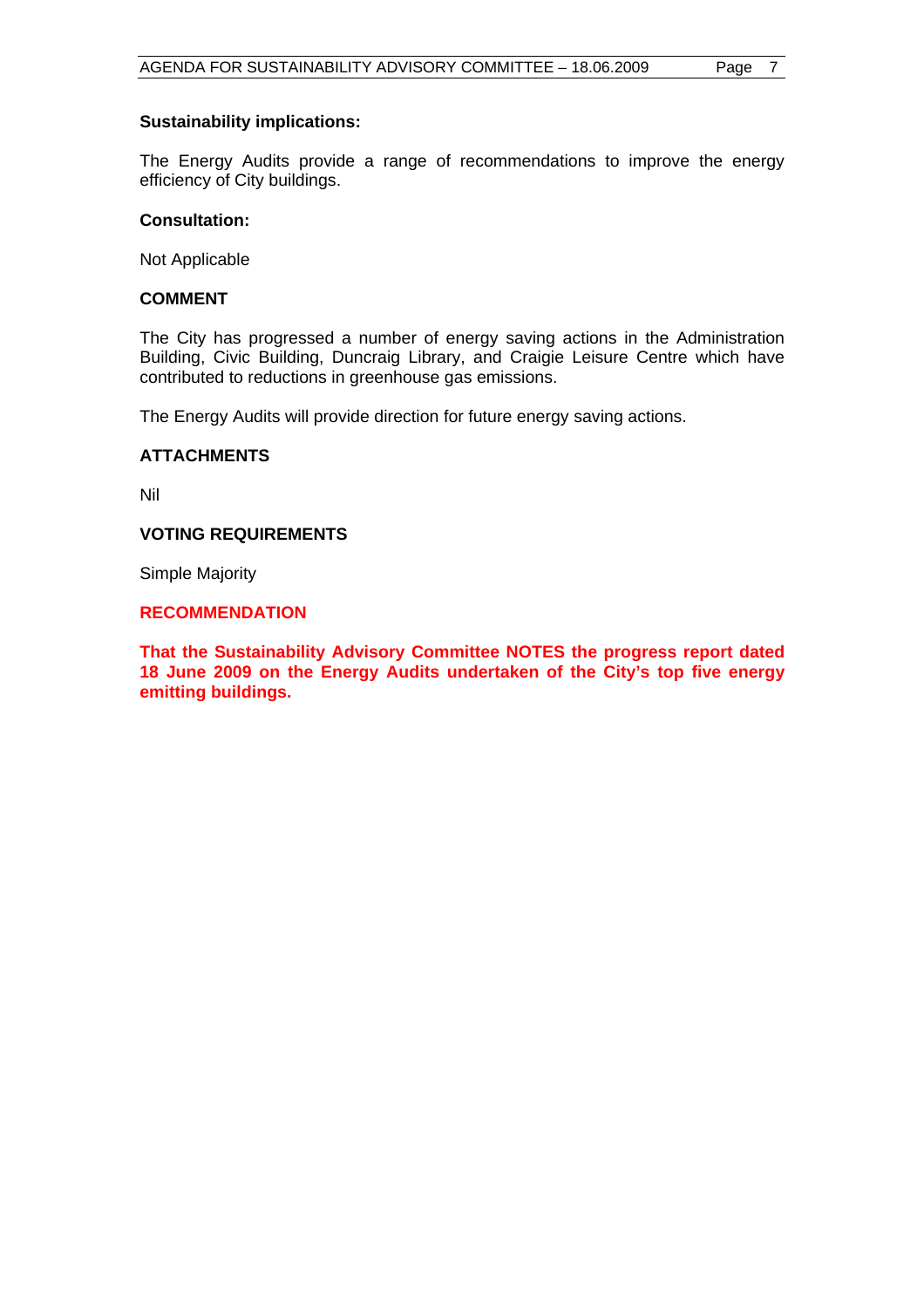# **ITEM 2 RESIGNATION FROM THE SUSTAINABILITY ADVISORY COMMITTEE – [00906]**

**WARD:** All

**RESPONSIBLE** Mr Jamie Parry **DIRECTOR:** Governance and Strategy

#### **PURPOSE/EXECUTIVE SUMMARY**

To advise of a resignation of a member of the Sustainability Advisory Committee (SAC).

#### **BACKGROUND**

Council at its meeting on 20 November 2007 established the SAC with the following Terms of Reference.

- 1. To recommend to the City of Joondalup Council on policy, advice and appropriate courses of action which promote sustainability, which is (1) environmentally responsible, (2) socially sound and (3) economically viable.
- 2. To provide advice to Council on items referred to the committee.

Membership:

The Committee will consist of the following members, to be determined by the Council:

- Four (4) Elected Members
- Eight (8) Community Representatives
- Quorum: 6

## **DETAILS**

A resignation from the Committee has been received from Mr Brett Dorney.

With the resignation of Mr Dorney, the Committee membership will now contain one vacant community representative. An Elected Member vacant position also exists due to the resignation of Cr Albert Jacob. The current member of SAC is as follows:

- 1 Cr Brian Corr, Presiding Person
- 2 Cr Mike Norman, Deputy Presiding Person
- 3 Cr Russ Fishwick
- 4 Vacant

Community representatives:

- 5 Mr Steve Magyar
- 6 Mr Rainer Repke
- 7 Mr Alan Green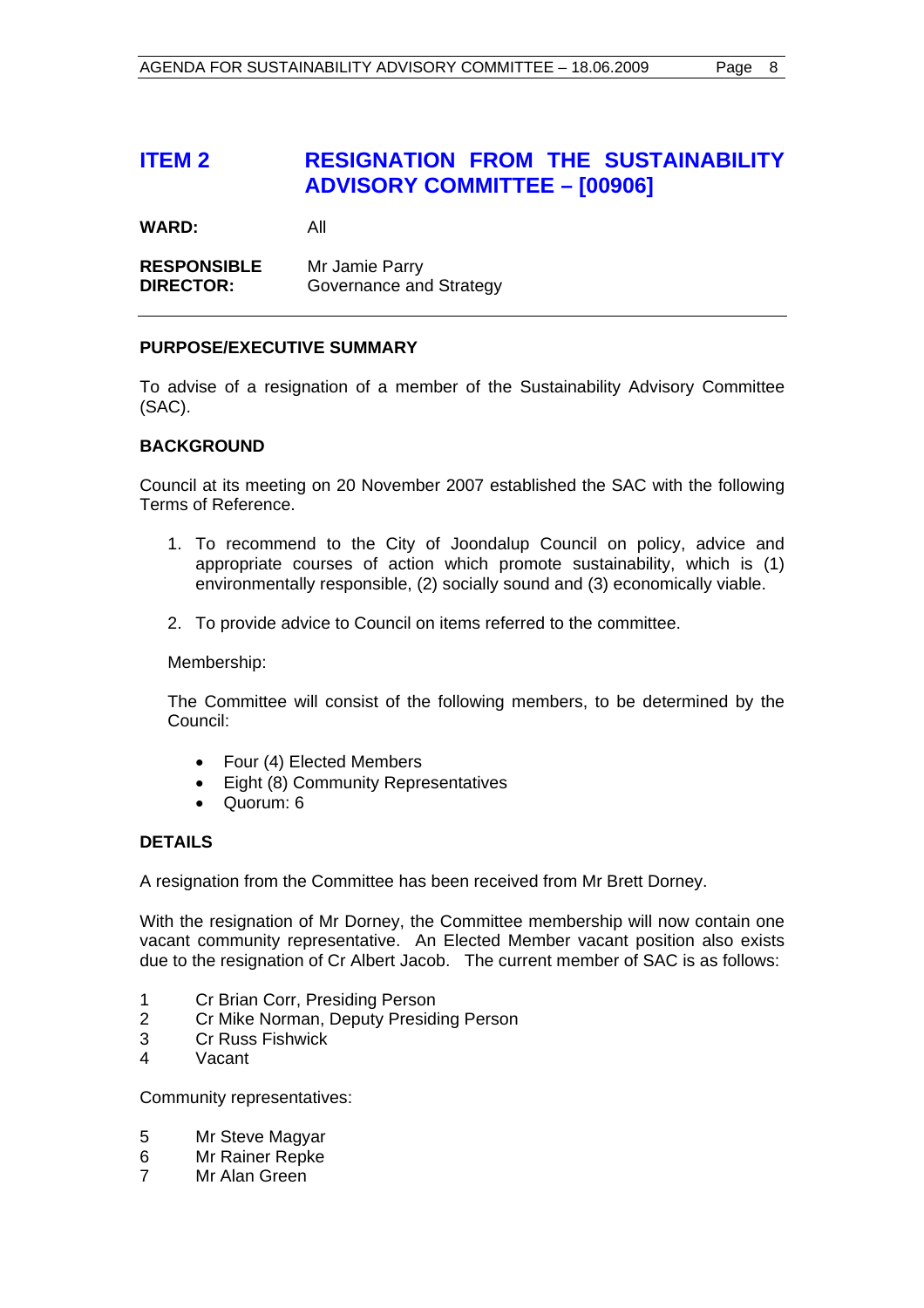- 8 Mr John Chester
- 9 Mr Peter Jacoby
- 10 Ms Ute Goeft
- 11 Mr John Rule
- 12 Vacant

#### **Issues and options considered:**

The SAC has the following options for addressing the resignation and the vacant position. These are:

- 1. Recommend that Council advertise the vacancy to the broad community for 30 days.
- 2. Recommend to Council individuals who can be approached to become members.
- 3. Recommend to Council that the position not be replaced and that the membership of the Committee be considered following the local government elections in October.

#### **Link to Strategic Plan:**

This item has a general connection to the Strategic Plan

#### **Legislation – Statutory Provisions:**

The Local Government Act 1995 includes provisions in relation to the membership of committees and quorums.

Tenure of committee membership

- 5.11 (1) Where a person is appointed as a member of a committee under section 5.10(4) or (5), the person's membership of the committee continues until:
	- (a) the person no longer holds the office by virtue of which the person became a member, or is no longer the CEO, or the CEO's representative, as the case may be;
	- (b) the person resigns from membership of the committee;
	- (c) the committee is disbanded; or
	- (d) the next ordinary elections day,

whichever happens first.

- (2) Where a person is appointed as a member of a committee other than under section 5.10(4) or (5), the person's membership of the committee continues until:
	- (a) the term of the person's appointment as a committee member expires;
	- (b) the local government removes the person from the office of committee member or the office of committee member otherwise becomes vacant;
	- (c) the committee is disbanded; or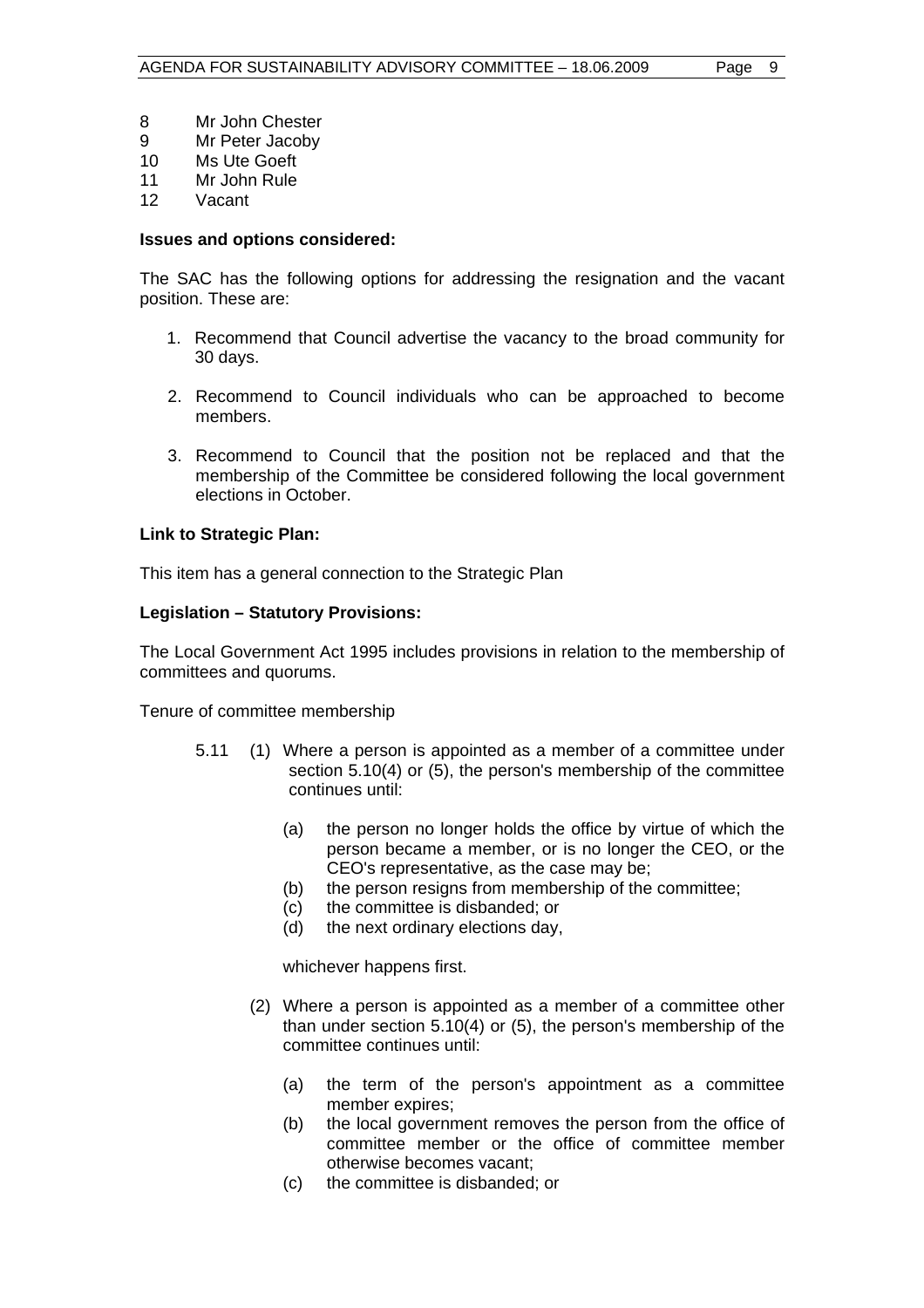(d) the next ordinary elections day,

whichever happens first.

#### **Risk Management considerations:**

The quorum for the Committee is six members. The two current vacancies may present difficulties in the quorum being achieved at meetings.

#### **Financial/Budget Implications:**

Not Applicable

#### **Policy implications:**

Sustainability Policy 5-4

#### **Regional Significance:**

Not Applicable

#### **Sustainability implications:**

The Sustainability Advisory Committee provides advice to the Council on sustainability matters.

#### **Consultation:**

Not Applicable

#### **COMMENT**

All committee memberships cease on the ordinary elections day in October 2009. As there is only one SAC meeting scheduled prior to that date, on 20 August 2009, it is recommended that the resignation be noted and that this position remain vacant at this time.

#### **ATTACHMENTS**

Nil

## **VOTING REQUIREMENTS**

Simple Majority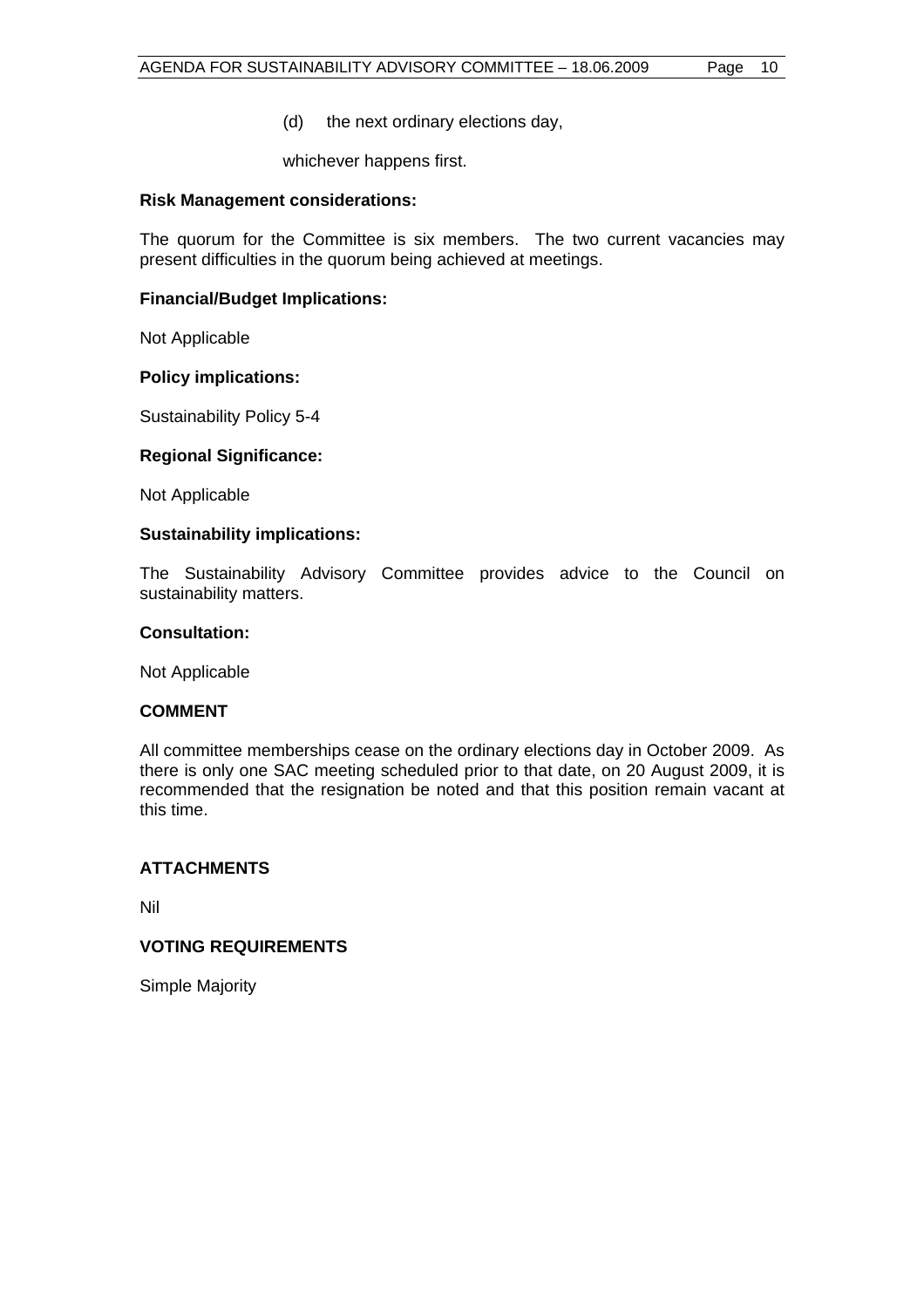## **RECOMMENDATION**

**That the Sustainability Advisory Committee:** 

- **1 NOTES the resignation of Mr Brett Dorney and thanks him for his contribution to the Committee;**
- **2 RECOMMENDS that Council DOES NOT appoint a replacement community representative at this time.**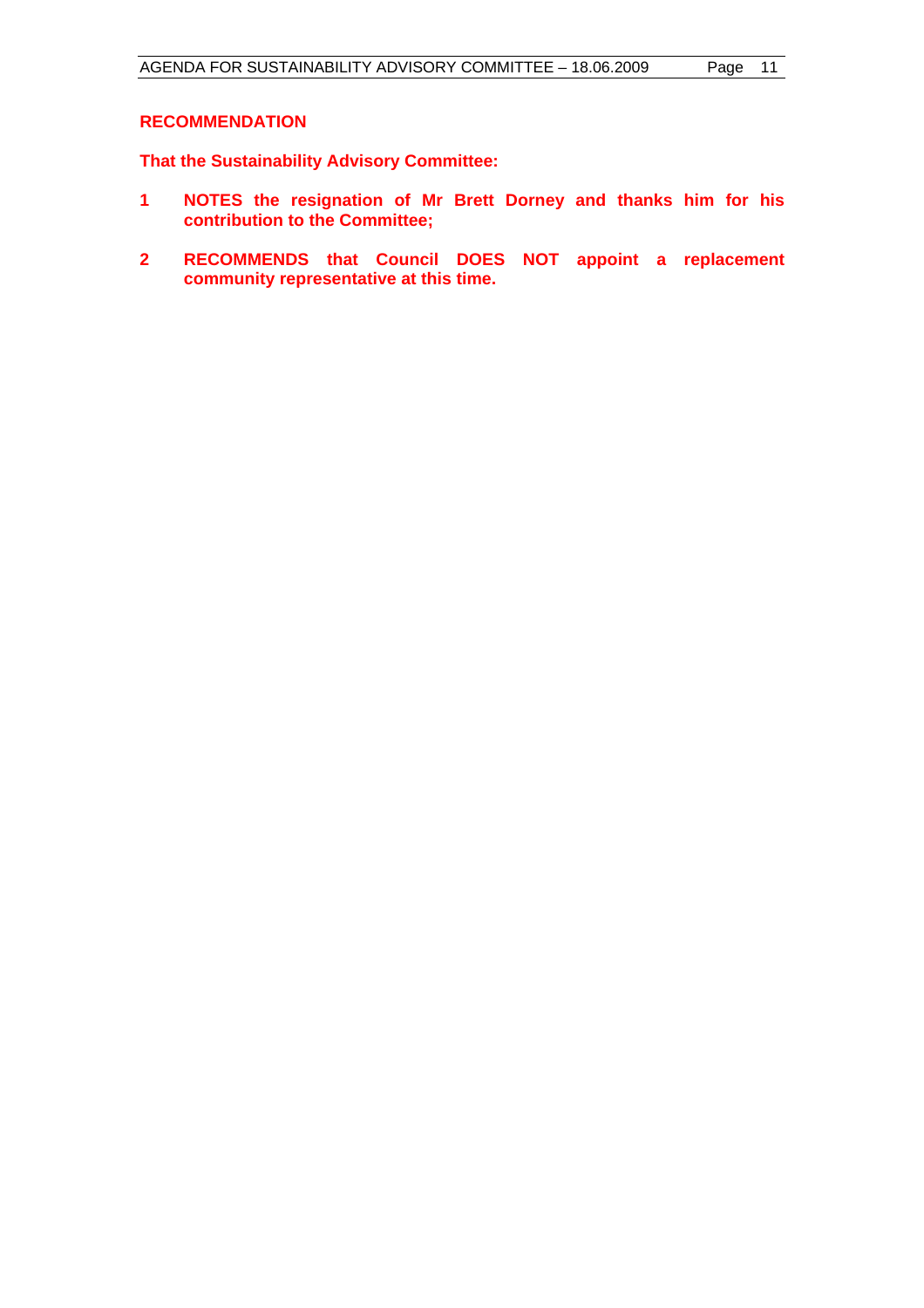# **ITEM 3 HOUSEHOLD HAZARDOUS WASTE PROGRAM – [05029]**

**WARD:** All

**RESPONSIBLE** Mr Jamie Parry **DIRECTOR:** Governance and Strategy

#### **PURPOSE**

To provide the Sustainability Advisory Committee (SAC) with a progress report on the Household Hazardous Waste (HHW) Program.

#### **EXECUTIVE SUMMARY**

The HHW Program has been designed to achieve the safe storage and disposal of household products that are flammable, toxic, explosive or corrosive. This report provides a summary of the educational initiatives undertaken by the City of Joondalup, and the arrangements for the drop off of HHW.

#### **BACKGROUND**

The HHW Program is funded through the Landfill Levy and provides local governments with funding for the next three years to assist with the collection, storage and disposal of HHW.

The objective of the Program is to achieve the safe and certain storage and disposal of HHW and to obtain reliable data on the quantities and types of HHW collected in Western Australia.

## **DETAILS**

#### **Issues and options considered:**

#### HHW Collection Days

HHW Collection Days are scheduled across the Perth Metropolitan area every second weekend. The City of Joondalup held its first Collection Day on 23 May 2009 at the Works Operation Centre in Craigie. The Collection Day was staffed by City employees, volunteers from Earthcare, and the removal contractor, Toxfree and attracted over 200 residents.

The Collection Day was advertised via an information brochure which was delivered to every household in addition to advertisements in the local newspapers, information on the City's website, library displays, and posters.

The Collection Day resulted in over 18,000kgs of HHW being collected with the main items being; paint, gas bottles, pesticides, chemicals, and other flammable liquids.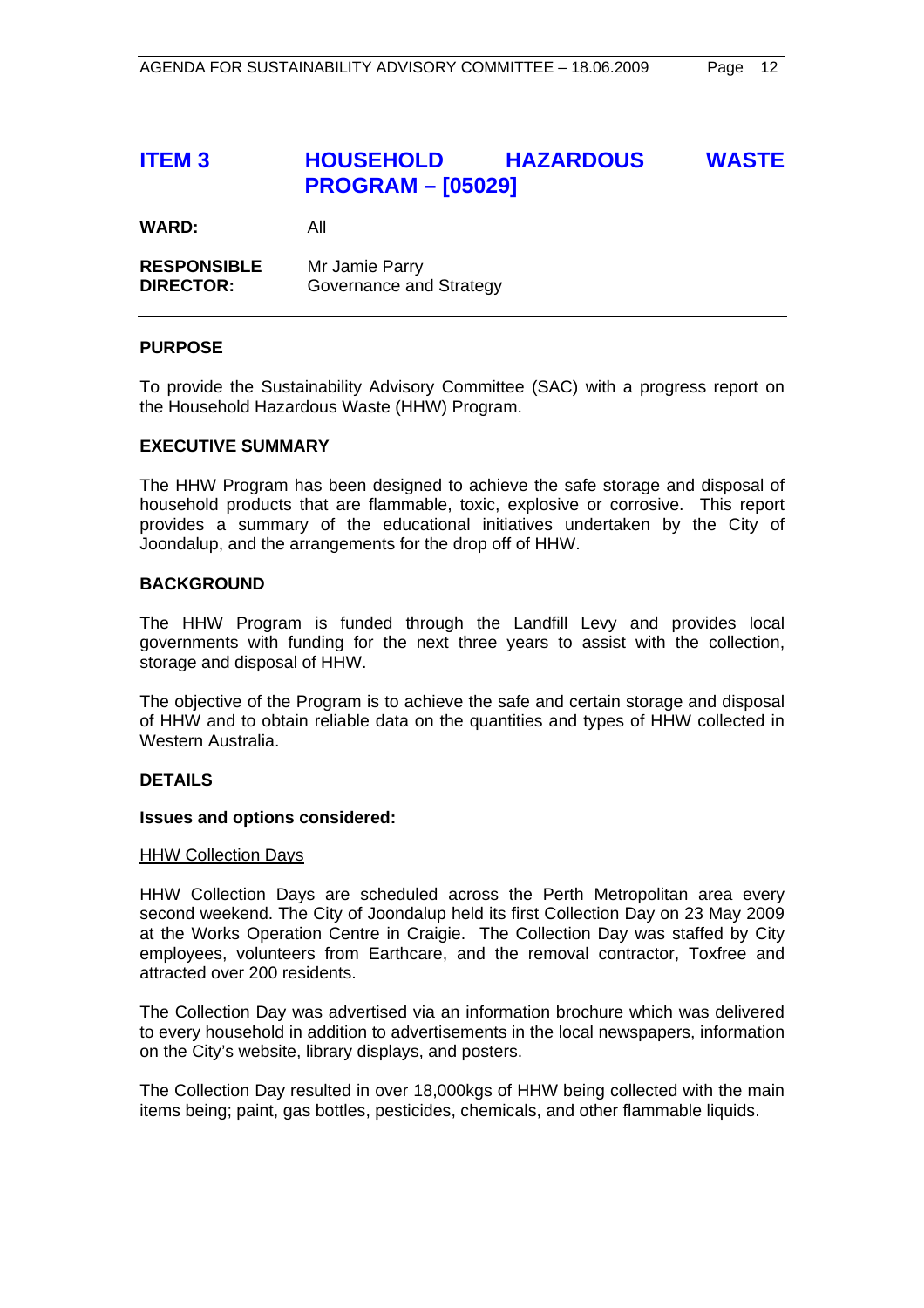The Collection Day was also used to distribute information to residents including:

- $\rightarrow$  Safe transportation of material to the collection point;
- $\rightarrow$  Safer environmental alternatives to the materials being disposed; and
- $\rightarrow$  Contact details and locations for other collection days and locations.

#### Earthcarers Program

The City of Joondalup has been actively involved in the Earthcare Program which was launched by the Mindarie Regional Council (MRC) in 2008. The Program involves volunteers who learn how to live sustainably and then convey the message throughout the community.

The volunteers arrange visits to the Materials Recovery Facility (MRF), and deliver workshops on recycling, and the City utilises the Earthcare volunteers at the HHW Collection Days and at the Joondalup Festival.

#### Schools Recycling Program

Waste education is a key component of the HHW Program and the City works with local schools to deliver and promote the recycling message. The education program covers recycling, contamination and waste reduction.

#### Dry Cell Battery Recycling Program

The City will be implementing a Dry Cell Battery Recycling Program in September 2009. The bulk of funding for this Program comes from the HHW Program. The aim is to remove batteries from the domestic waste stream and the City will be installing ten collection points at various locations throughout the City. The batteries will be collected and stored prior to removal by the MRC. The collected batteries will be recycled.

#### Mobile Muster

The City is involved with the Mobile Muster which is organised by the Australian Mobile Telecommunications Association. The Muster is held for one month each year and a number of collection points are advertised and provided within the City for phones and batteries.

#### Ewaste Collection Days

The City is currently promoting the upcoming Ewaste Collection Days. The Collection Days are being coordinated by the MRC and collection is scheduled to take place on 6 and 7 June 2009. Apple Computers are partnering with the MRC and the collection is designed to remove and recycle printers, monitors, keyboards etc.

#### Adopt a Spot Program (Volunteer Litter Collection)

This Program is funded by the Keep Australia Beautiful Council (KABC) and the City commenced participation in this Program in May 2009. The City works with the KABC and local volunteers to organise the collection of waste after cleanup days. Local volunteers adopt a spot to collect litter and the Program is currently partnering with two local hardware stores who have adopted the Iluka foreshore path and park, and Whitford Nodes.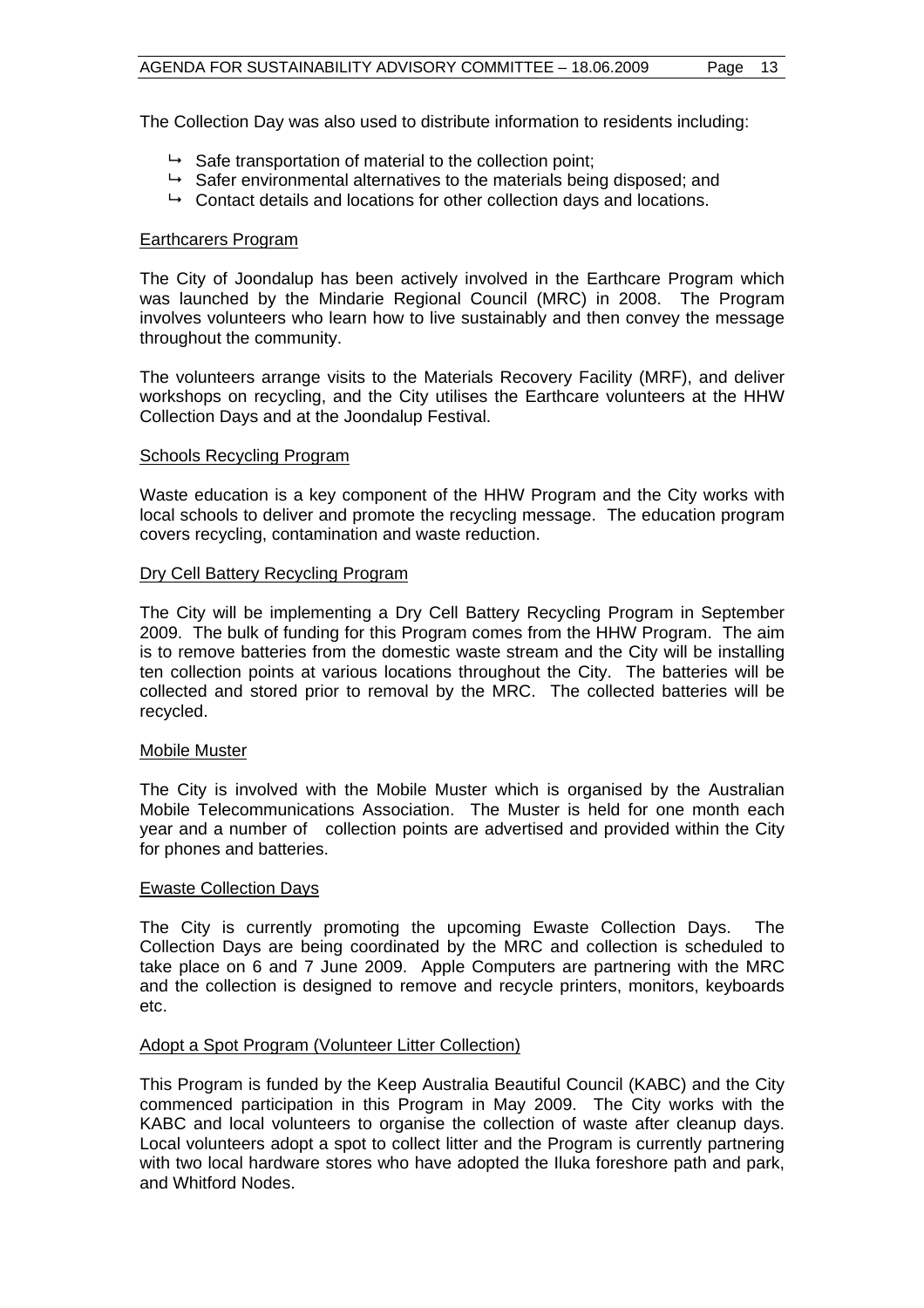#### LPG Cylinder Project

The LPG Cylinder Project (12 month pilot) was initiated by the City of Joondalup and is run in conjunction with the Cities of Wanneroo and Swan to address the issue of unwanted LPG gas cylinders. The program addresses reduction, education, reuse, and recycling.

#### **Link to Strategic Plan:**

Objective 2.1 – To ensure that the City's natural environmental assets are preserved, rehabilitated and maintained.

Strategy 2.1.6 – The City implements strategies and projects that reduce the amount of waste which requires disposal.

#### **Legislation – Statutory Provisions:**

Not Applicable

#### **Risk Management considerations:**

The disposal of HHW must be controlled to minimise risk. The objective of the Program is to achieve the safe and certain storage and disposal of HHW.

#### **Financial/Budget Implications:**

Not Applicable

#### **Policy implications:**

Sustainability Policy 5-4

#### **Regional Significance:**

Not Applicable

#### **Sustainability implications:**

Waste management is an important element of environmentally sustainable practices.

#### **Consultation:**

Not Applicable

#### **COMMENT**

The City is committed to the implementation of strategies and projects that aim to reduce the creation of waste and sustainably dispose of it and the HHW Program is designed to safely dispose of or recycle household products that are flammable, toxic, explosive or corrosive. The City of Joondalup is actively participating in the Program.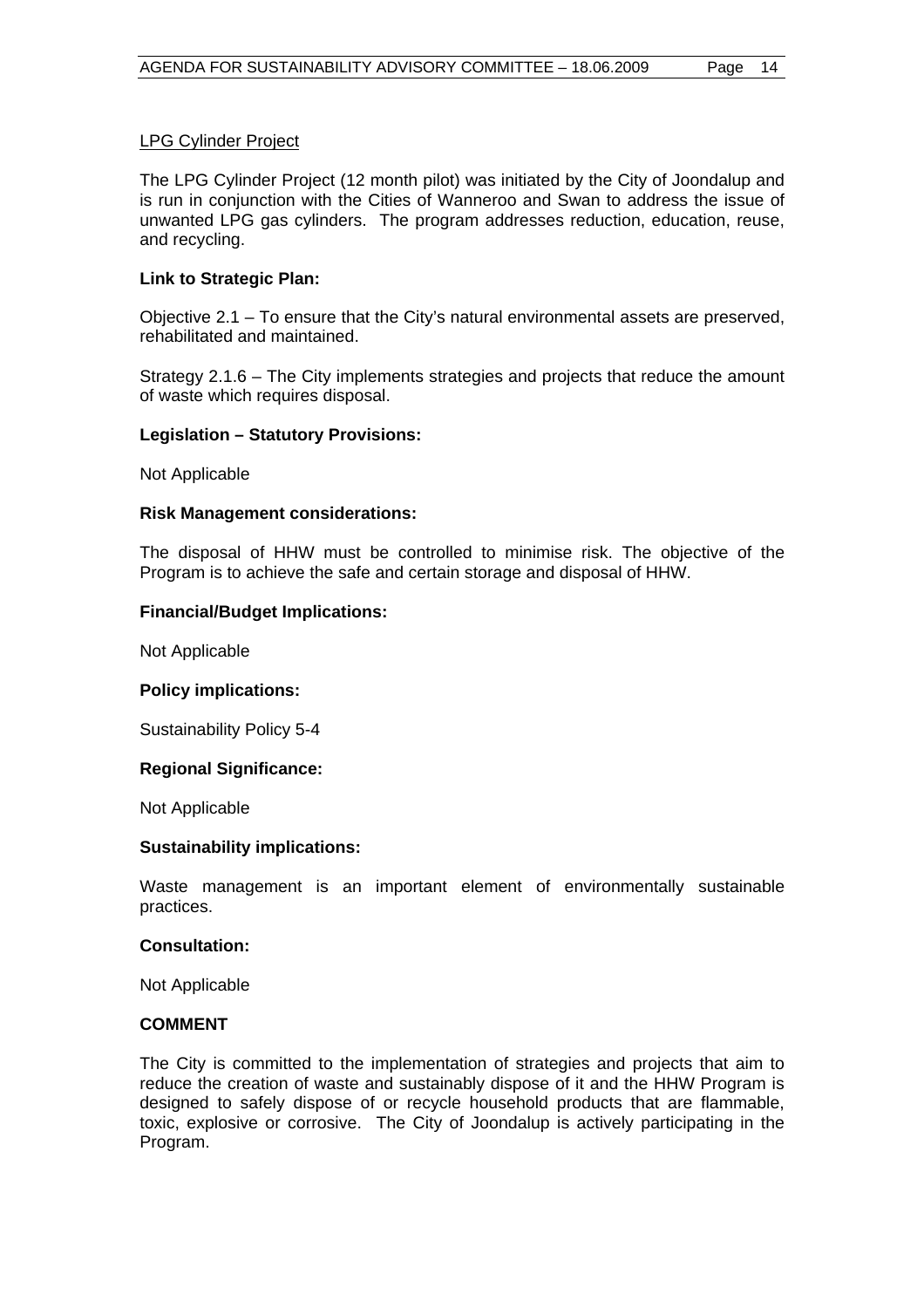## **ATTACHMENTS**

Nil

## **VOTING REQUIREMENTS**

Simple Majority

## **RECOMMENDATION**

**That the Sustainability Advisory Committee NOTES the progress report dated 18 June 2009 on Household Hazardous Waste Program.**